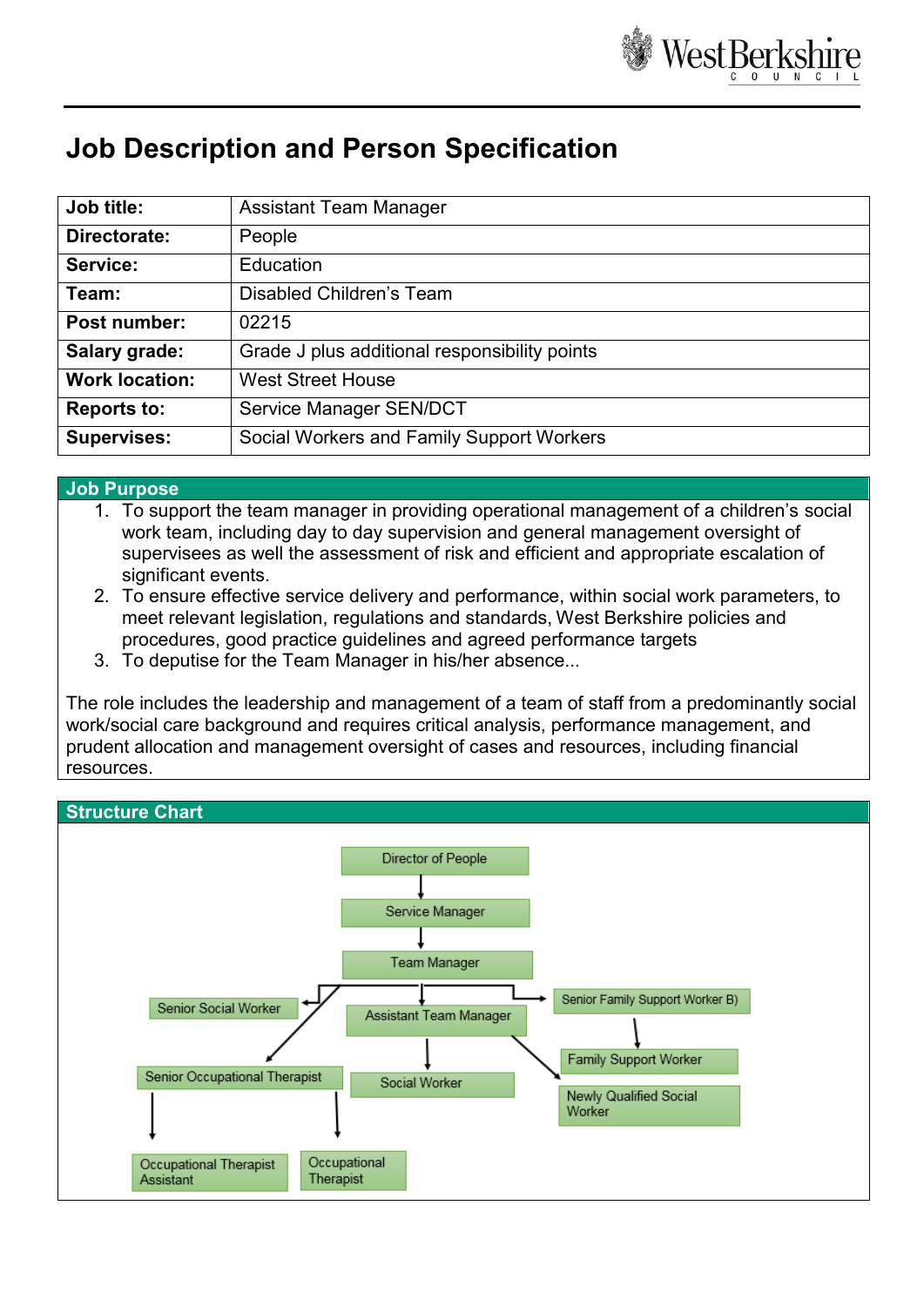

#### Main Duties and Responsibilities

#### **Case work**

- 1. Oversee the management of an allocated caseload, to include complex assessments of children, families and parenting and other work to meet statutory requirements.
- 2. Ensure timely preparation and submission of written reports, including statements and care plans for care proceedings in County and High Courts. Support workers in court and in presenting evidence.
- 3. Chair reviews, planning meetings, case conferences and strategy meetings as appropriate.

### **Team management**

- 4. Manage a group of staff within a team of Social Workers and support staff, applying WBC staff policies and procedures as appropriate.
- 5. Undertake/oversee allocation of work to direct reports and agree service priorities, monitor case files, case records and deal with management issues as they arise
- 6. Provide advice and support to members of the team in relation to complex cases
- 7. As directed, be involved with or lead on matters of recruitment, training and personal development, absence management, retention, grievance/disciplinary succession and work force planning
- 8. Model leadership competencies and behaviours that continuously develop staff and services.
- 9. With the team manager, monitor the quality of service delivery and outcomes, taking action as necessary to address under-performance or inadequate quality.
- 10.Ensure oversight of and adherence to agreed resource packages and contribute to the resource planning for the overall team.
- 11.Identify significant incidents, events or trends, and inform team/service manager in order to ensure effective and timely management and resolution.
- 12.To monitor, assess and manage risk within the delivery of the service and escalate issues to managers in a timely manner.
- 13.Contribute to the development of strategy, services and policies in area of expertise, ensuring service delivery within relevant legislation and regulation.
- 14.Develop and maintain internal and external working relationships with partner organisations and external agencies.
- 15.Undertake duties for the Team Manager, deputising as required.

## **Staff supervision, performance management and development**

- 16.Undertake professional and reflective supervision, carry out annual performance appraisals in line with West Berkshire guidance and timescales, acting to address inadequate performance as appropriate
- 17.Identify professional development and training needs your supervisees, in line with the PCF and West Berkshire requirements, and ensure the delivery of staff development activities.
- 18.Support the delivery of the ASYE programme and induction of new staff.
- 19.Participate fully in own reflective supervision, taking personal responsibility for identifying and meeting own professional development and training needs.

# **Corporate management**

- 20.Promote equality as an integral part of the role and treat everyone with fairness and dignity.
- 21.Recognise health and safety is a responsibility of every employee, take reasonable care of self and others and comply with the WBC Health and Safety policy and any service-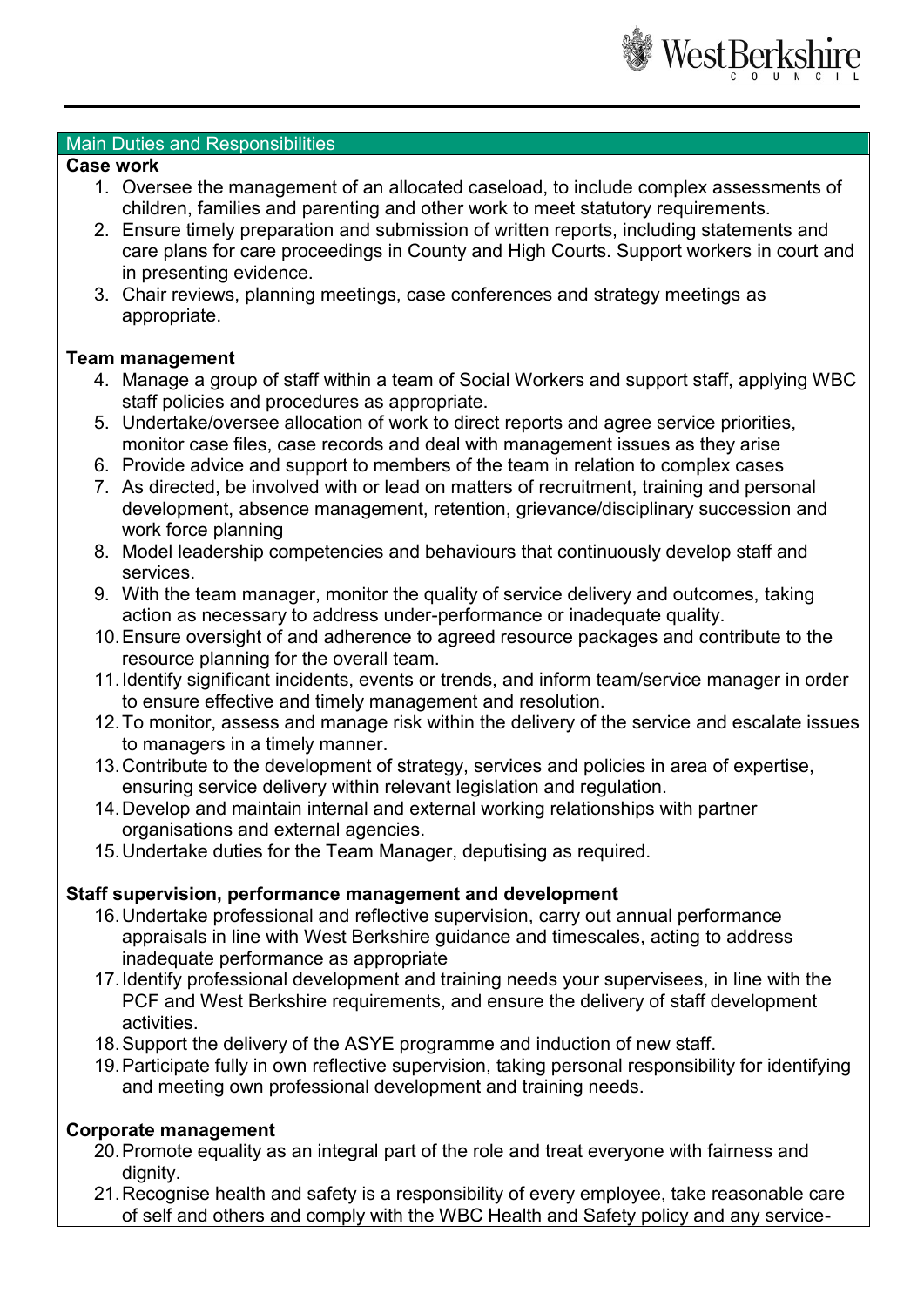

## Main Duties and Responsibilities

specific procedures/rules that apply to this role.

Carry out any other duties, commensurate with the post, as may be required for the efficient running of the service.

# **Scope** (impact on/control of resources, people, money etc)

| <b>Budget</b> | Revenue              | <b>NA</b>           |
|---------------|----------------------|---------------------|
|               | Capital              | <b>NA</b>           |
| Staffing      | Headcount            | 16 (inc TM and ATM) |
|               | Full time equivalent | <b>NA</b>           |

| <b>Person Specification</b>                                                                                   |                   |                 |
|---------------------------------------------------------------------------------------------------------------|-------------------|-----------------|
| <b>Qualifications</b>                                                                                         | <b>Essential/</b> | <b>Internal</b> |
|                                                                                                               | <b>Desirable</b>  | use only        |
| Recognised social work qualification, post graduate diploma and PQ                                            | Е                 | $\mathbf 1$     |
| specialist award or equivalent.                                                                               | E                 |                 |
| Evidence of continual professional development as required by Social<br>Work England and in line with the PCF |                   | $\overline{2}$  |
| Hold or have a commitment to undertaking a management qualification.                                          |                   | $\overline{3}$  |
| <b>Experience</b>                                                                                             | E                 |                 |
| Experience of supervising or practice education for staff working in                                          | Е                 | $\mathbf{1}$    |
| children's social work                                                                                        |                   |                 |
| Experience of targeted planning to meet the needs of disabled children                                        | E                 | $\overline{2}$  |
| and young people                                                                                              |                   |                 |
| Practical experience of managing and analysing complex cases,                                                 | Ε                 | 3               |
| working with families with varying needs and complexities.                                                    |                   |                 |
| Experience of multidisciplinary working with children and families and                                        | Ε                 | $\overline{4}$  |
| chairing formal multidisciplinary meetings.                                                                   |                   |                 |
| Experience of undertaking assessments and writing reports for court                                           |                   | $\overline{5}$  |
| and presenting evidence in court.                                                                             |                   |                 |
| Broad experience of working with cases of child protection, looked after                                      |                   | 6               |
| children, and children in need.                                                                               |                   |                 |
| <b>Knowledge and understanding</b>                                                                            |                   |                 |
| Extensive knowledge of methods of social work intervention, child                                             | E                 | $\mathbf{1}$    |
| protection, looked after children and specialist areas associated with the                                    |                   |                 |
| post.                                                                                                         |                   |                 |
| Detailed knowledge of relevant legislation, regulations, guidance as well                                     | Ε                 | $\overline{2}$  |
| as local and national policy issues.                                                                          |                   |                 |
| Detailed knowledge and understanding of the assessment tools and                                              | E                 | $\overline{3}$  |
| extensive experience of applying assessment skills within a statutory                                         |                   |                 |
| social work setting.                                                                                          |                   |                 |
| Contemporary knowledge of social work applications i.e. attachment                                            | E                 | 4               |
| theory, enabling change, behaviour and behaviour management.                                                  |                   |                 |
| Understanding of the principles and practice of reflective supervision                                        | Ε                 | $\sqrt{5}$      |
| Knowledge of the principles of performance management.                                                        | E                 | $\overline{6}$  |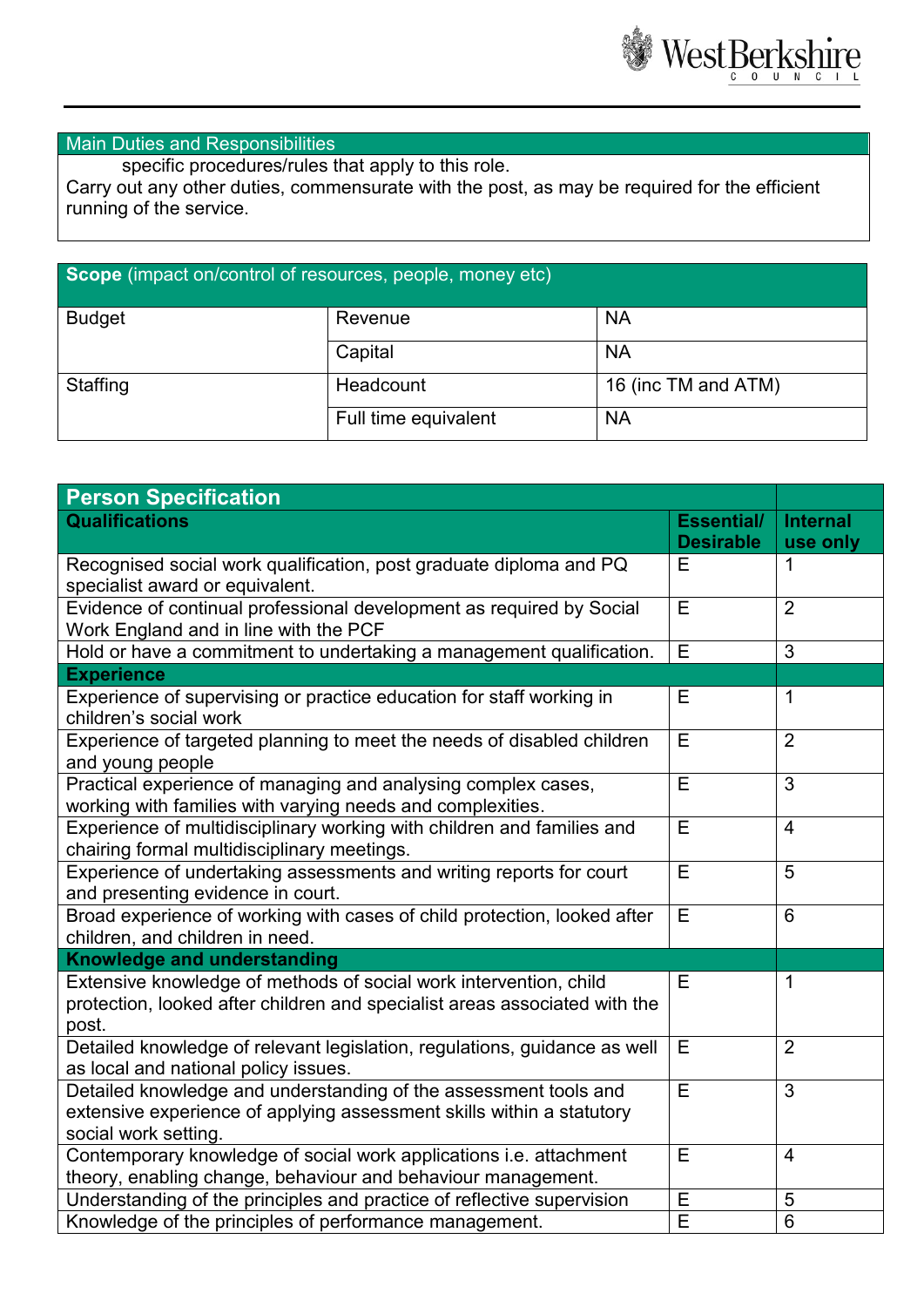

| Knowledge and understanding of disability and working with disabled<br>children and their families.                     | D              | 1               |
|-------------------------------------------------------------------------------------------------------------------------|----------------|-----------------|
| <b>Skills and abilities</b>                                                                                             |                |                 |
| Good communication skills including oral, written, negotiation and role                                                 | Е              | 1               |
| modelling.                                                                                                              |                |                 |
| Understanding and experience of performance management and ways                                                         | E              | $\overline{2}$  |
| to apply this understanding in the supervision and management of                                                        |                |                 |
| others.                                                                                                                 |                |                 |
| Good IT skills.                                                                                                         | E              | 3               |
| Good organisational and planning skills.                                                                                | E              | $\overline{4}$  |
| Excellent written communication skills, including report-writing.                                                       | E              | 5               |
| Good management skills with the ability to lead and motivate staff                                                      | D              | $\mathbf 1$     |
| Ability to plan ahead and work in a systematic and organised way, to                                                    | E              | 6               |
| follow direction and procedure and meet statutory requirements.                                                         |                |                 |
| Ability to think analytically - to research, absorb and analyse complex                                                 | Е              | $\overline{7}$  |
| information from different sources.                                                                                     |                |                 |
| <b>Work-related personal qualities</b>                                                                                  |                |                 |
| Strong interpersonal skills, especially in working with clients                                                         | Ε              | 1               |
| Ability to adapt and cope with a changing environment and support                                                       | E              | $\overline{2}$  |
| colleagues in these circumstances.                                                                                      |                |                 |
| Ability to manage pressure effectively.                                                                                 | E              | 3               |
| Ability to cope with conflict and challenge in a positive way.                                                          | Ē              | $\overline{4}$  |
| Clear personal values in line with those of West Berkshire Council.                                                     | E              | 5               |
| Good organisational and strategic thinking skills                                                                       | E              | $6\phantom{1}6$ |
| A 'restorative' approach to professional practice and leadership                                                        | D              | 1               |
| <b>Other work-related requirements</b>                                                                                  |                |                 |
| This role has been identified as public facing in accordance with Part 7                                                | Е              | 1               |
| of the Immigration Act 2017; the requirement to fulfil all spoken aspects                                               |                |                 |
| of the role with confidence in English applies.<br>Hold current driving licence and be prepared to undertake occasional | E              | $\overline{2}$  |
| long car journeys.                                                                                                      |                |                 |
| Flexible in the use of time and prepared to work, sometimes, at times                                                   | $\overline{E}$ | $\overline{3}$  |
| outside the normal working day.                                                                                         |                |                 |
| Able to attend meetings and to work at a variety of locations both within                                               | E              | $\overline{4}$  |
| and outside West Berkshire.                                                                                             |                |                 |
| Enhanced DBS Check with relevant barred lists?                                                                          | Yes            | n/a             |
| Politically restricted post?                                                                                            | No             | n/a             |

# *Professional Capabilities Framework – Advanced Level*

*Social Work Managers:* lead, motivate, nurture and manage a team (social workers and others), ensuring the service provided is effective, and delivering positive outcomes. They do so by managing performance and quality assurance, resources and budgets, in collaboration with others and key stakeholders. They are knowledgeable about managing social workers and others within single or multi-professional teams. They contribute and support the development of practice, procedures and policy and specifically the professional development of the team they lead. They are accountable for the practice of social workers within the team they manage, and provide or ensure effective professional and practice supervision, as well as performance appraisals, takes place. They support mentoring and coaching to enhance the quality of practice. They investigate complaints as needed. They seek to ensure team experience